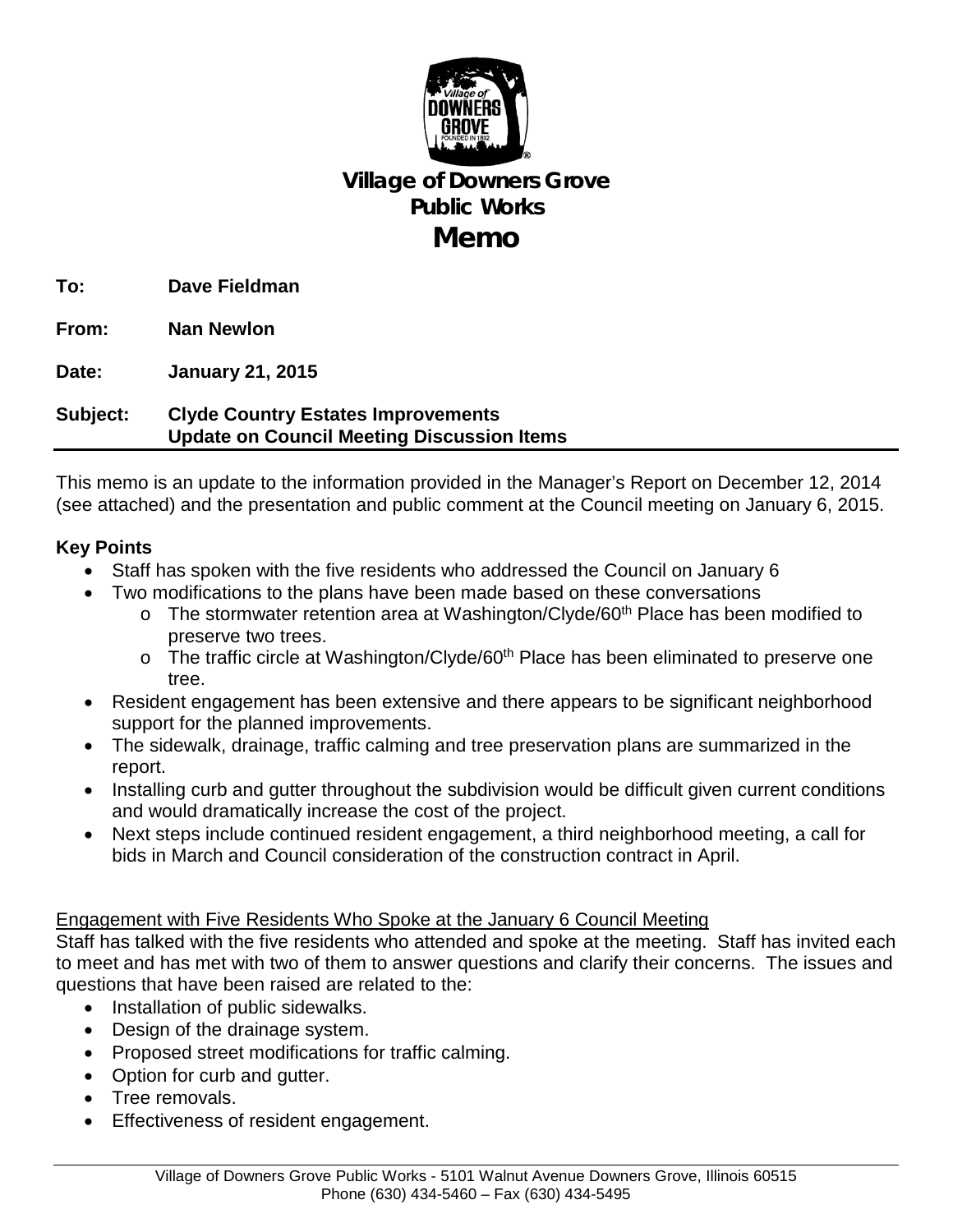### Changes to the Plans

Pursuant to the resident concern from the January 6<sup>th</sup> meeting staff has reviewed the situation at each intersection and made the following changes to the plans:

- Modified the design of the stormwater retention area at Washington/Clyde/60<sup>th</sup> Place to reduce the grading and retain the two existing large trees.
- Eliminated the proposed traffic circle at the intersection of Washington/Webster/60<sup>th</sup> and retain the existing large tree.

These modifications to the design will still result in the desired traffic calming effect while saving the three large trees. Staff does not believe this change to the stormwater retention area will significantly affect the overall functionality of the drainage system.

### Resident Engagement

The resident interaction through the design phase of this project has been extensive.

- Two formal neighborhood meetings were held, one in August and one in November.
- 38 individuals, representing 28 individual households, have attended at least one of these public meetings.
- Staff has either met or corresponded with residents who were not able to attend either of the meetings, which represents an additional 11 households.
- In total, staff has interacted with at least 39 separate households, or 56% of the 69 total households in this project area.

A third neighborhood meeting will be conducted prior to the start of construction to provide information about the design changes described in this report as well as construction sequencing, schedule and how communication with residents will occur during the construction of the project.

### Public Sidewalks Design

Several residents have expressed general opposition to the construction of new sidewalks in this subdivision. Some residents who have attended neighborhood meetings, and in particular those with children or who are caregivers to people with special needs, have been particularly engaged and interested in seeing new sidewalks constructed. Staff has very carefully selected the locations of the proposed sidewalk to minimize impacts to the existing neighborhood. Prior to construction staff will continue to make small adjustments to the sidewalks to address resident concerns to the extent possible. Staff has discussed specifics of sidewalk design with individual residents and clarified their responsibility for the maintenance of parkway lawns where new sidewalk is constructed.

### Drainage Design

Many homeowners have reported significant drainage issues, both in the public right-of-way and on their private property. These issues will be mitigated or reduced by the proposed improvements. Several residents have expressed a concern with receiving a new ditch in front of their property, and have requested a storm sewer. A design that includes a combination of ditches and storm sewers is proposed. Where ditches can be used they are preferred because during heavy rain events they convey significantly more water than do storm sewers. They also help provide better drainage of the road base, which extends the life of the road. In certain situations a ditch may not be possible due to existing space or grade constraints. In those cases, a storm sewer will be used. Staff is working with the Village's consultant to minimize the slopes of ditches as much as possible while still providing positive drainage.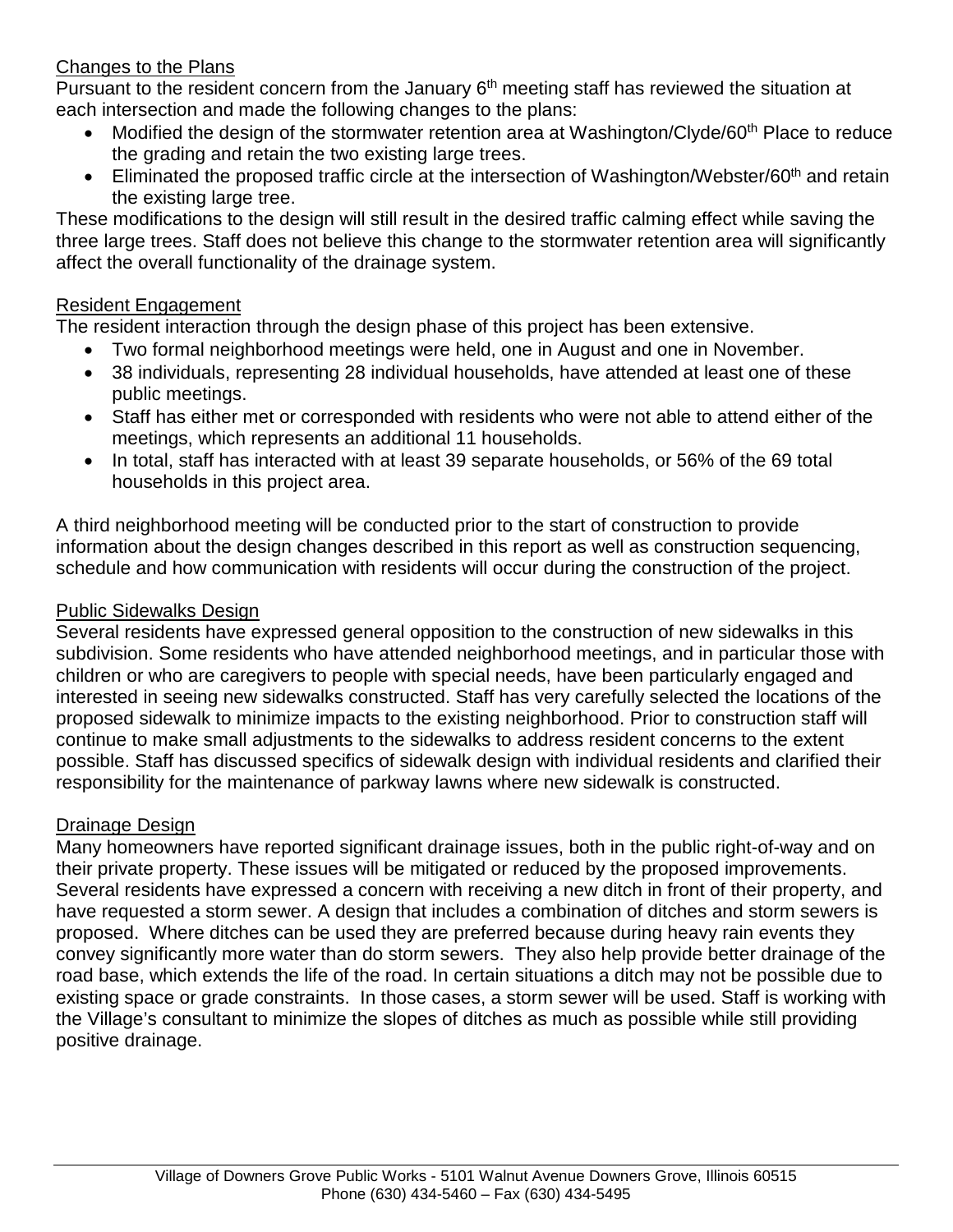## Traffic Calming

At the first public meeting, many residents raised the need for traffic calming on Washington Street. As a result traffic calming design elements at two intersections were included with the original plans. They included:

- Reconfigured intersection at Washington/Clyde/60<sup>th</sup> Place.
- Traffic circle at the intersection of Washington/Webster/60<sup>th</sup>.

These proposed improvements were presented at the second public meeting and, with a few exceptions, were very well received by the residents in attendance. Unfortunately, both of these improvements would require the removal of large trees, two at the first intersection and one at the second.

### Curb and Gutter Construction

The construction of curb & gutter and storm sewers throughout a subdivision such as Clyde Country Estates would be a very difficult and expensive undertaking. Existing neighborhoods are not generally graded to accommodate a new curb. Curb & Gutter would preclude the use of the Full-Depth Reclamation for the street reconstruction, which would result in significantly more cost, construction traffic, construction time and disruption to the neighborhood. Land would be needed to create stormwater detention and water quality improvements to mitigate the negative downstream impacts from additional runoff. Some very limited amounts of curb are included in the design where the improvements are connecting to streets that already have curb & gutter, such as 59<sup>th</sup> Street and Main Street.

### Tree Removals

Residents have expressed concern with the loss of trees, especially the three large trees that would be lost due to the proposed intersection modifications. Through a modification of the design (described above) the three large trees will no longer need to be removed. While some tree loss is inevitable, engineering staff has and will continue to coordinate and work closely with the Village Forester throughout the project to ensure that tree removals are minimized. Replacement trees will be planted to the highest extent possible.

### **Summary and Next Steps**

Staff will continue to interact with all interested residents, receive their feedback, answer questions, and make adjustments to the design as necessary. As has been done with the previous reconstruction projects that have been successfully completed in recent years, this outreach and coordination will continue throughout the construction of the project. Staff will also work with the design consultant to remove the traffic circle and re-grade the stormwater management area to save the three large, existing trees. These revisions will slightly delay the bidding and construction schedule, but staff does not believe the short delay will be detrimental to the project's success, and that it should still easily be completed within the 2015 construction season. Staff estimates that bids will be received in March, and that a construction contract will be presented for Council approval in April.